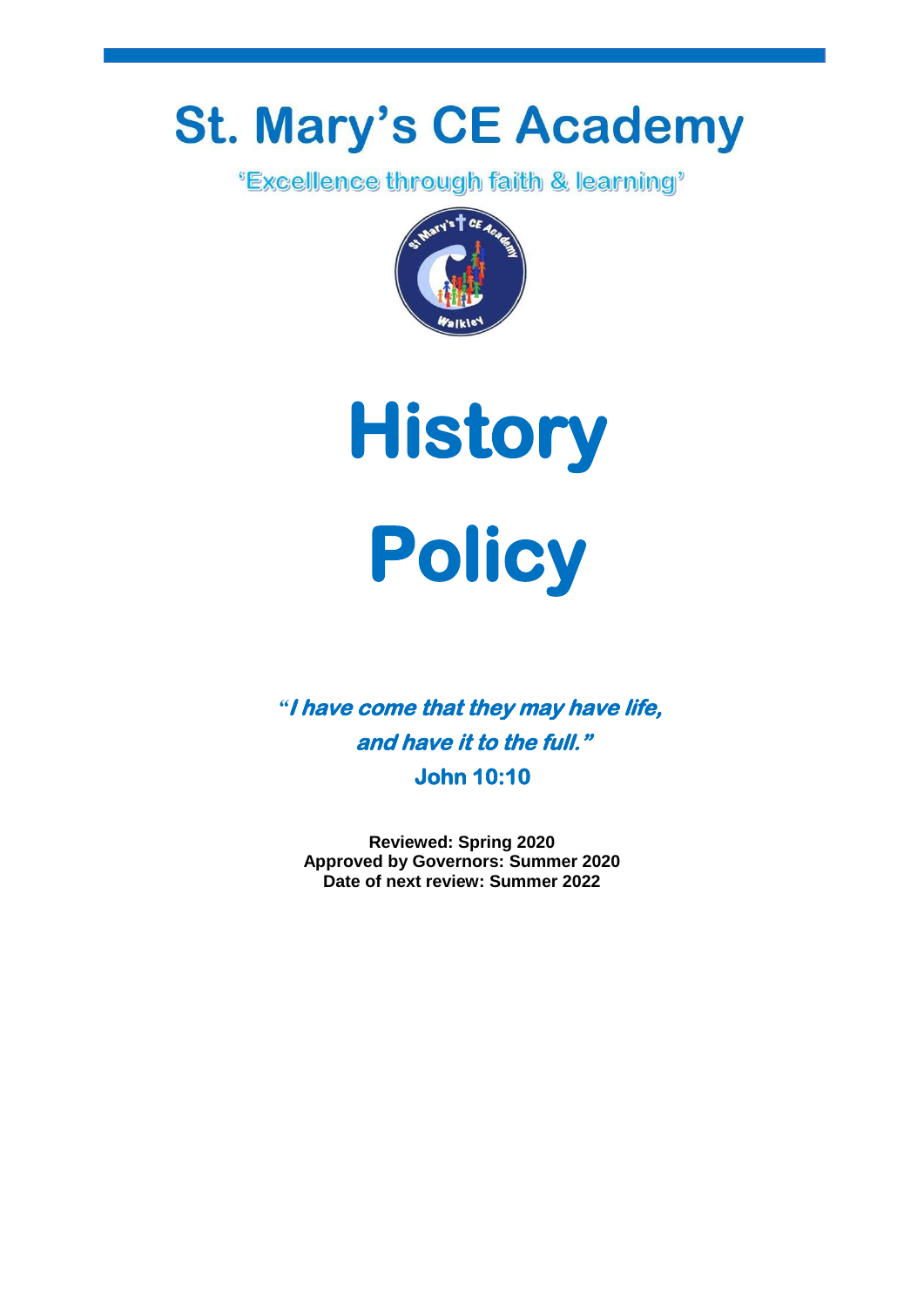

## **History**

### **Policy**

#### **1. INTENT Our School Vision & Vision for History**

At St Mary's Church of England Academy, we aim to provide a caring environment where every child can thrive and is supported to achieve their unique & amazing potential as a child of God. Our high standards of teaching and personalised learning are set within a broad, balanced and creative curriculum – a curriculum which is intended to prepare our learners to make a positive contribution towards society and enjoy future success.

#### **Our Vision for History**

In history, pupils will gain a knowledge and understanding of Britain's past and that of the wider world. In order to ensure that this knowledge is deeply embedded, common themes (e.g. religion, the role of women, etc) will weave through the key stages in order to allow children to revisit and compare previously studied eras with those they are currently studying. This will give our children the opportunity to become fluent and confident in their historical knowledge, and to develop a wider picture of Britain and the world over time.

Additionally, we will teach children a sense of chronology, and through this develop a deep sense of identity, and an awareness of the challenges of the past and present day.

Through the teaching of history, we aim to empower and enrich our children's vocabulary, and so prepare them for the next stage in their educational journey. As a result of this, we ensure that no child is hindered or held back by a deficit of language as a result of deprivation. We want them to be able to articulate themselves and their learning through a wide-bank of historical vocabulary, as well as being able to ask questions, think critically, weigh evidence and develop perspective and judgement.

We aim to inspire our children to become passionate historians who understand the complexity of different people's lives, the process of change, the diversity of societies, and the relationship between different groups.

#### **2. IMPLEMENTATION**

**Our Aims for History** - taken form the National Curriculum 2014

The national curriculum for history aims to ensure that all pupils:

know and understand the history of these islands as a coherent, chronological narrative, from the earliest times to the present day: how people's lives have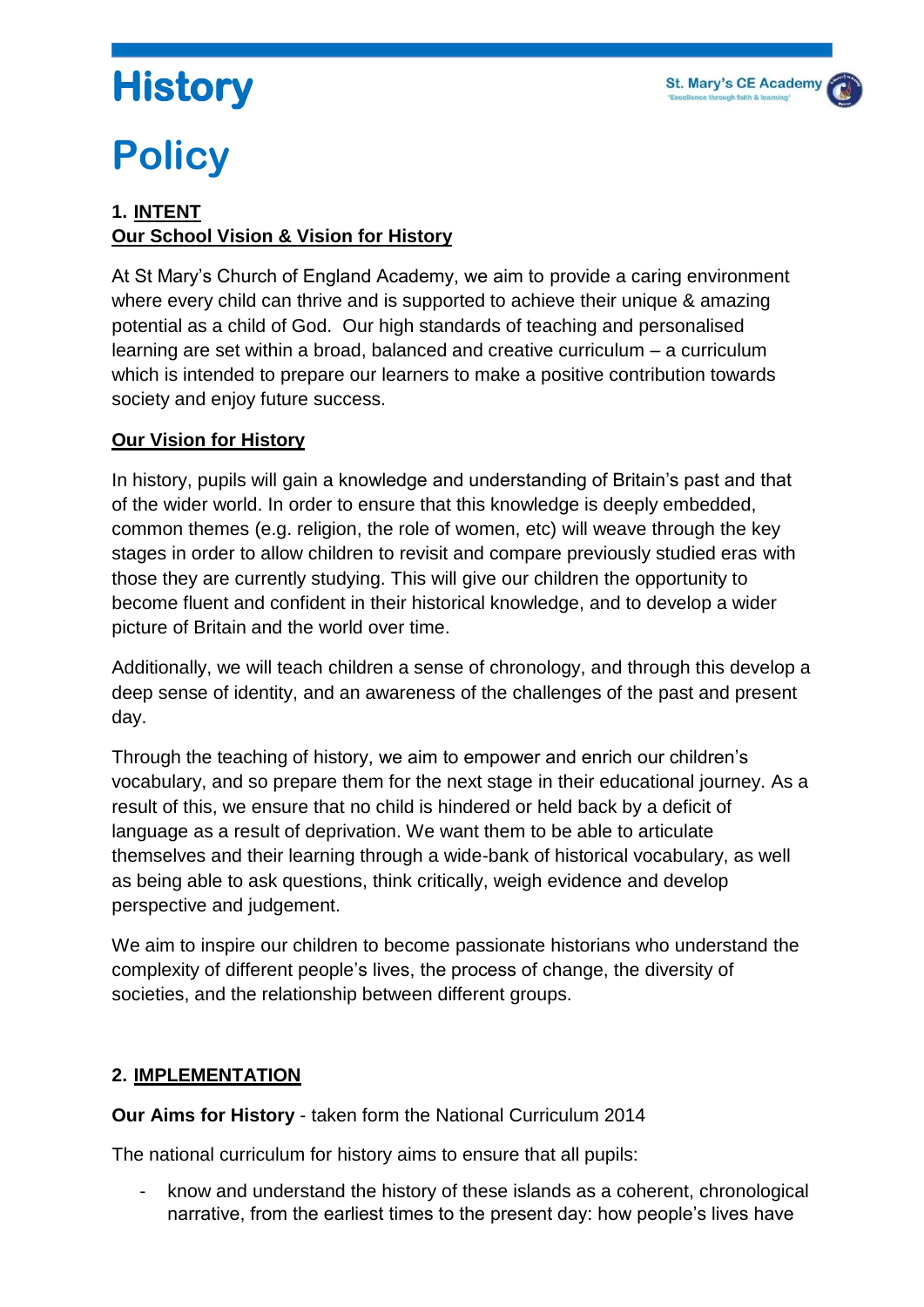shaped this nation and how Britain has influenced and been influenced by the wider world

- know and understand significant aspects of the history of the wider world: the nature of ancient civilisations; the expansion and dissolution of empires; characteristic features of past non-European societies; achievements and follies of mankind
- gain and deploy a historically grounded understanding of abstract terms such as 'empire', 'civilisation', 'parliament' and 'peasantry'
- understand historical concepts such as continuity and change, cause and consequence, similarity, difference and significance, and use them to make connections, draw contrasts, analyse trends, frame historically-valid questions and create their own structured accounts, including written narratives and analyses
- understand the methods of historical enquiry, including how evidence is used rigorously to make historical claims, and discern how and why contrasting arguments and interpretations of the past have been constructed History – key stages 1 and 2 2
- gain historical perspective by placing their growing knowledge into different contexts, understanding the connections between local, regional, national and international history; between cultural, economic, military, political, religious and social history; and between short- and long-term timescales.

#### **3. TEACHING AND LEARNING**

At St. Mary's C of E Academy, Cornerstones' topics are used as a foundation on which teacher's build a rich, engaging and bespoke curriculum that inspires our children and meets each of their individual needs. History-driven topics have been chosen with the intent that teachers will teach history directly through bi-weekly lessons, and indirectly using a cross-curriculum approach.

All teacher's recognise that our pupils have a wide-range of abilities and diverse needs (EAL, SEN, etc), and we seek to provide suitable learning opportunities for all children by matching the challenge of the task to the ability of the child. In order to ensure all children can succeed in history, we use the following strategies:

- differentiate history tasks three ways according to the pupil's literacy level
- plan open-ended tasks to ensure HA children are challenged
- scaffold tasks using sentence starters, word mats and communicate in print
- pre-teach vocabulary and knowledge where applicable
- use a wide range of sources including artefacts, pictures as well as texts

#### **EYFS**

In the EYFS, pupils are introduced to the language of chronology, and they will begin to use this to talk about events in their own lives and the lives of their family members. This will allow them to begin to develop a positive sense of themselves, and their identity within their families and communities.

They will develop their enquiry and interpretation skills by investigating and asking questions about artefacts, and they will build a sense of 'then' and 'now' by sorting these objects. Pupils will also start to develop an understanding of the wider world through the introduction of different stories, people, places and technology.

#### **KS1**

In KS1, pupils will develop their use of the language of chronology in order to sequence and talk about events within their own life time, as well as events that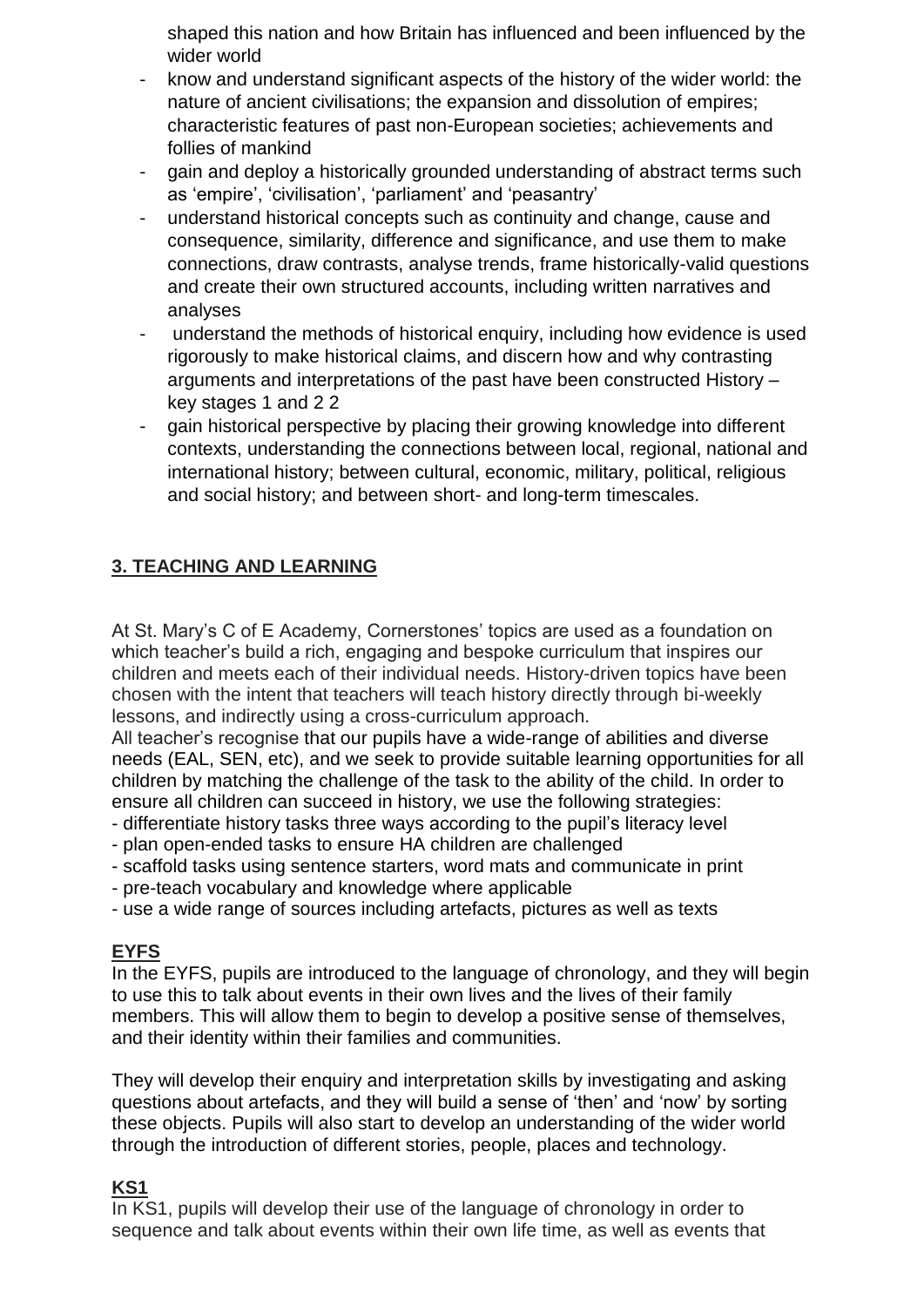occurred beyond living memory. They will begin to use dated timelines to order events.

They will continue to develop their enquiry and interpretation skills by investigating and asking questions about a wide variety of primary and secondary sources. As a result of this, they will begin to understand the different ways in which 'history' is represented. They will use the 'evidence' they have collected from sources in order to describe specific historical events in more detail.

#### **KS2**

In KS2, in addition to using the language of chronology and time-lines to sequence events within their current study, pupils will also use them to map changes in society across different time periods.

In addition to investigating a wide range of sources, pupils will evaluate these sources and use them to interpret why and how specific historical events occurred. Children will compare different aspects of people's lives across different eras, and as a result they will obtain a broad overview of the history of Britain and the wider world.

#### **4. LEARNING ENVIRONMENT**

Activities are organised at the teacher's discretion. History activities may be carried out individually, as a small or large group, or as a whole class activity. Planning for history is provided for in medium and long-term plans.

#### **5. ASSESSMENT**

Assessment and feedback to pupils is usually carried out by observation and oral feedback during lessons. Children self-assess against the success criteria grid in their books, and teachers also mark this to a high standard and set a further challenge.

Progression and achievement is tracked against learning objectives. Photographic records and work may be kept until the end of the school year.

#### **6, THE ROLE OF THE SUBJECT LEADER**

The school's appointed subject leader will oversee the continuity of the subject and the progression of teaching and learning within annual and medium-term plans. They will monitor the quality of teaching and the standard of work produced. Evidence will be kept from year to year. The subject leader will offer support to colleagues and share their expertise and experience. They will encourage staff and pupils to be creative and advise teachers on teaching methods they may wish to explore.

#### **7. RESOURCES AND DISPLAYS**

Each class has been supplied with a time-line which includes the events of the periods of history that year group has studied so far, as well as events within living memory. In the KS2 corridor, there is also a large time-line which includes all events, which teachers can add children's work to. This promotes the teaching of chronology, and enables children to build a broad picture of British history and the history of the world.

In addition to this, the subject leader has developed a pack of primary and secondary historical sources for each historical period based on key themes to support teachers in making comparisons between the current study and those previously studied.

Additionally, each classroom also has a topic display which features the topic title, key historical vocabulary, and high quality examples of children's work. This can influence how children feel about their environment, convey standards, support learning and promote high expectations.